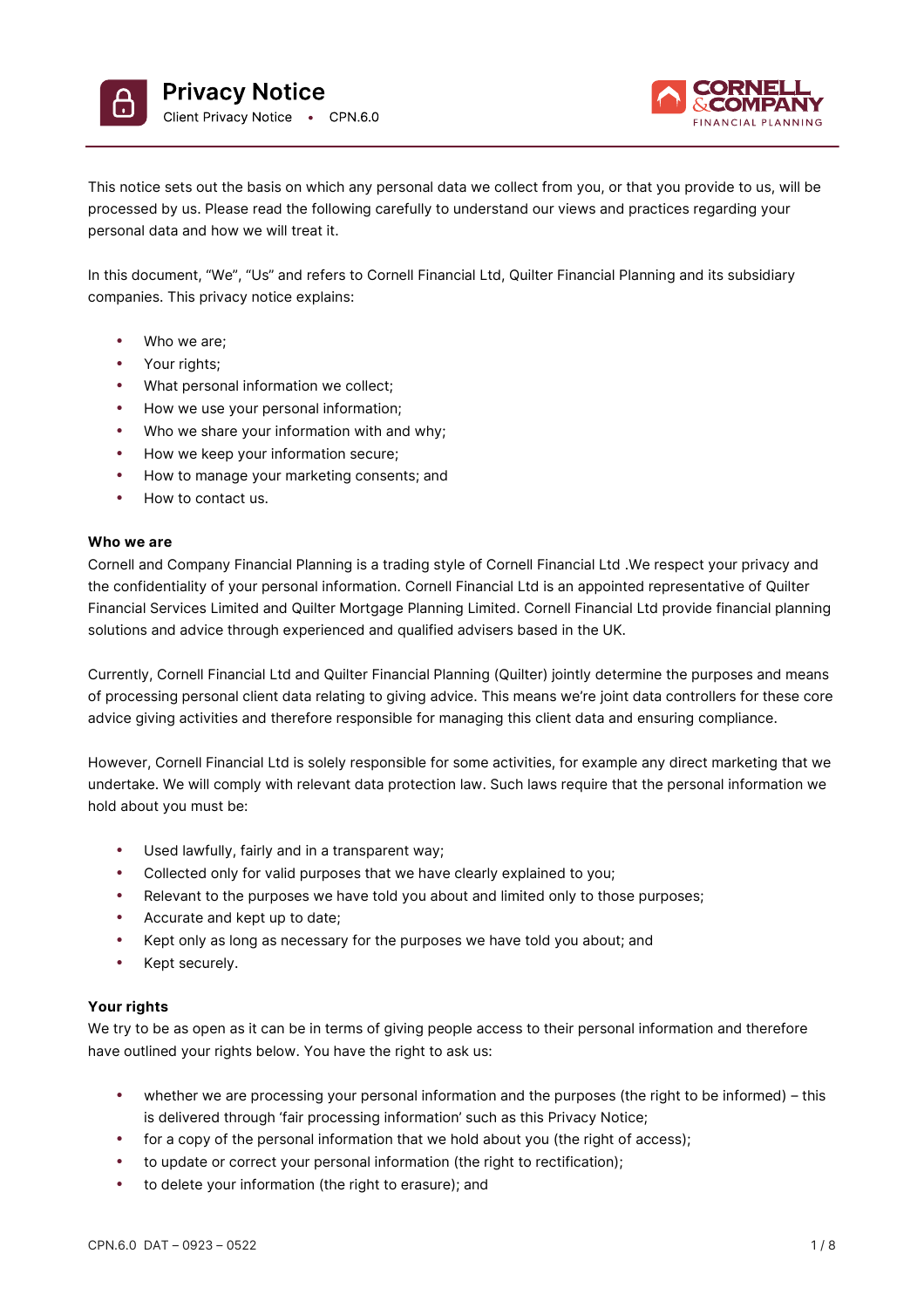**to restrict processing of your personal information where appropriate (the right to restrict processing).**

**In certain circumstances you also have the right to:**

- **object to the processing of your personal information (the right to object);**
- **object to automated decision making and profiling (the right not to be subject to automated decisionmaking including profiling); and**
- **request that information about you is provided to a third party in a commonly used, machine readable form (the right to data portability).**

# **Exercising your rights**

**For information about your individual rights, including how to correct, restrict, delete, make changes to your personal information or if you wish to request a copy of the personal information we hold about you, please contact us by emailing [QFPDataGuardian@quilter.com.](mailto:QFPDataGuardian@quilter.com)**

**More information about your data protection rights can be found on the Information Commissioner's Office (ICO) website [\(https://ico.org.uk/your-data-matters/\)](https://ico.org.uk/your-data-matters/) as well as on other regulators' websites.**

**If you would like to write to us, our postal address for data protection matters is: The Office of Data Protection, Quilter Financial Planning, Senator House, 85 Queen Victoria Street, London, EC4V 4AB.**

**However, we have adopted a flexible model for working so please note that written communications will take longer to respond to.**

## **Further information**

**This privacy notice was drafted with brevity and clarity in mind, however further information can be obtained by contacting us using the details in the "How to contact us" section. More information about your data protection rights can be found via: <https://ico.org.uk/your-data-matters/>**

## **What personal information we collect**

**Personal data means information by which you may be personally identified directly or indirectly. We collect certain personal information about you, this includes your name, address, or phone number and other information. We collect this information about you when you:**

- **use our website and secure online services;**
- **complete a fund application;**
- **apply for and receive our services;**
- **complete our application form;**
- **visit a financial adviser; and**
- **register to receive one of our newsletters, communications or attend an event organised by Us.**

**The type of personal information we collect will depend on the purpose for which it is collected and may include:**

 **Information about you to help identify you and manage your relationship with Us and, in some circumstances, as required by our regulators (e.g. Account number, Customer ID or Number, Name, Address, Age / Date(s) Of Birth, Dependents' Details, Tax ID, National Insurance Number, Identity Check Information (e.g. Mother's Maiden Name, Name of First Pet), Email Address(es), Marital Status, Name(s), Postcode, Telephone Number(s), Title, Gender);**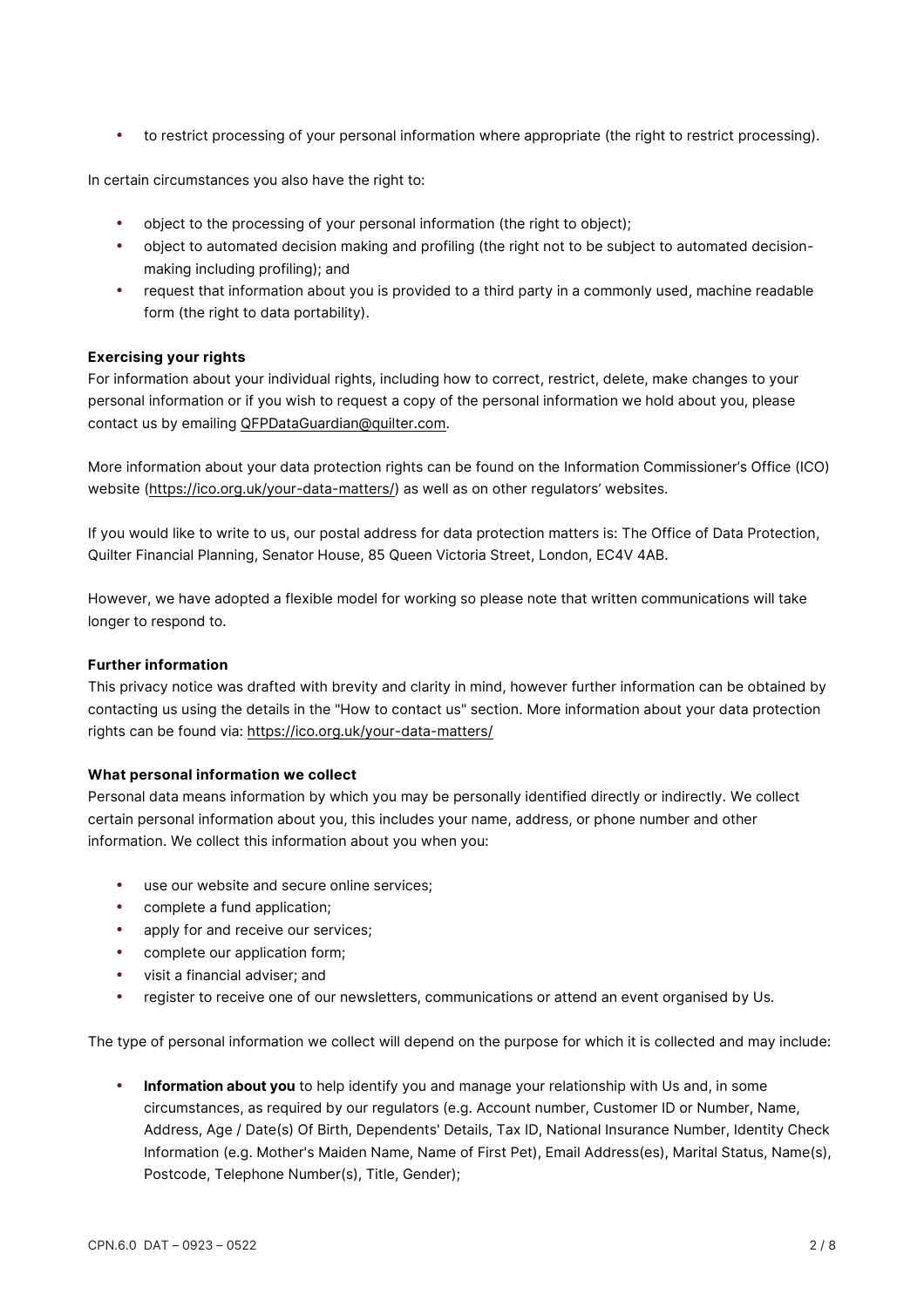- **Information about your account with us (e.g. Past engagements with Us, Personal Preferences, Marketing Preferences, Policy and investment information, etc);**
- **Copies of documentation (e.g. statements, letters, copies of official documents (e.g. passports, driving licences, etc));**
- **Economic and financial information (e.g. credit card numbers, bank details, Past investment performance, etc and information pertaining to County Court Judgements (CCJs) and any debt history);**
- **Investment preferences (e.g. your views and preferences around portfolios in which to invest, or not to invest in which may indirectly reveal some religious, political or philosophical views that you hold);**
- **Audio and visual information when we are recording interactions with you, or when you visit one of our premises (e.g. call recordings or Closed Circuit Television);**
- **Employment and educational information (e.g. employer details, relevant professional qualifications, etc);**
- **Marketing / Communications Data (e.g. Information relating to Marketing and External Communications (e.g. Marketing Campaigns, Opt In Information, etc));**
- **Lifestyle, Health and Medical information for you, your family and other parties with a material interest in the product(s) (e.g. specific illness, smoker, disability, gender reassignment);**
- **Relationship Information (e.g. information relating to other parties directly associated with your policy (e.g. dependents, beneficiaries, trustees, etc); and**
- **Complaint Information (e.g. Complaint Details, Complaint Description, Complaint Details, complaint Type, Reason/Details of the complaint),**

**We collect personal information directly from you. For example, we ask for personal information at the start of our relationship (e.g. when you apply for a policy or service) and in subsequent communications in order to manage our relationship.**

**If we provide a service to your employees or a scheme, then personal data in relation to those employees or members of the scheme isn't processed by Us as part of the standard corporate advice process. This information is normally provided directly to the product provider.**

**In limited circumstances, we may need to collect employee personal data, and where we do, we act as data processer and it's therefore provided to Us by yourself, with the knowledge and consent of your employees.** 

**Where we provide our services to trusts, we collect the personal information listed for the settler, beneficiaries and trustees of that trust. Where we provide our services to companies we may collect personal information for Directors, Shareholders and Beneficial Owners of the company. Where we provide our services to charities, we may collect personal information about the trustees or directors of that charity.**

**We may also collect information about you from other sources such as:**

- **another agent (if you have one);**
- **external third parties (e.g. credit reference agencies to verify your identity and to check financial soundness); and**
- **from Cookies. (Cookies are small text files that are placed on your computer by websites that you visit. They are widely used in order to make websites work, or work more efficiently, as well as to provide information to the website owners). To learn more about information collected through cookies, please visit [www.aboutcookies.org](http://www.aboutcookies.org/)**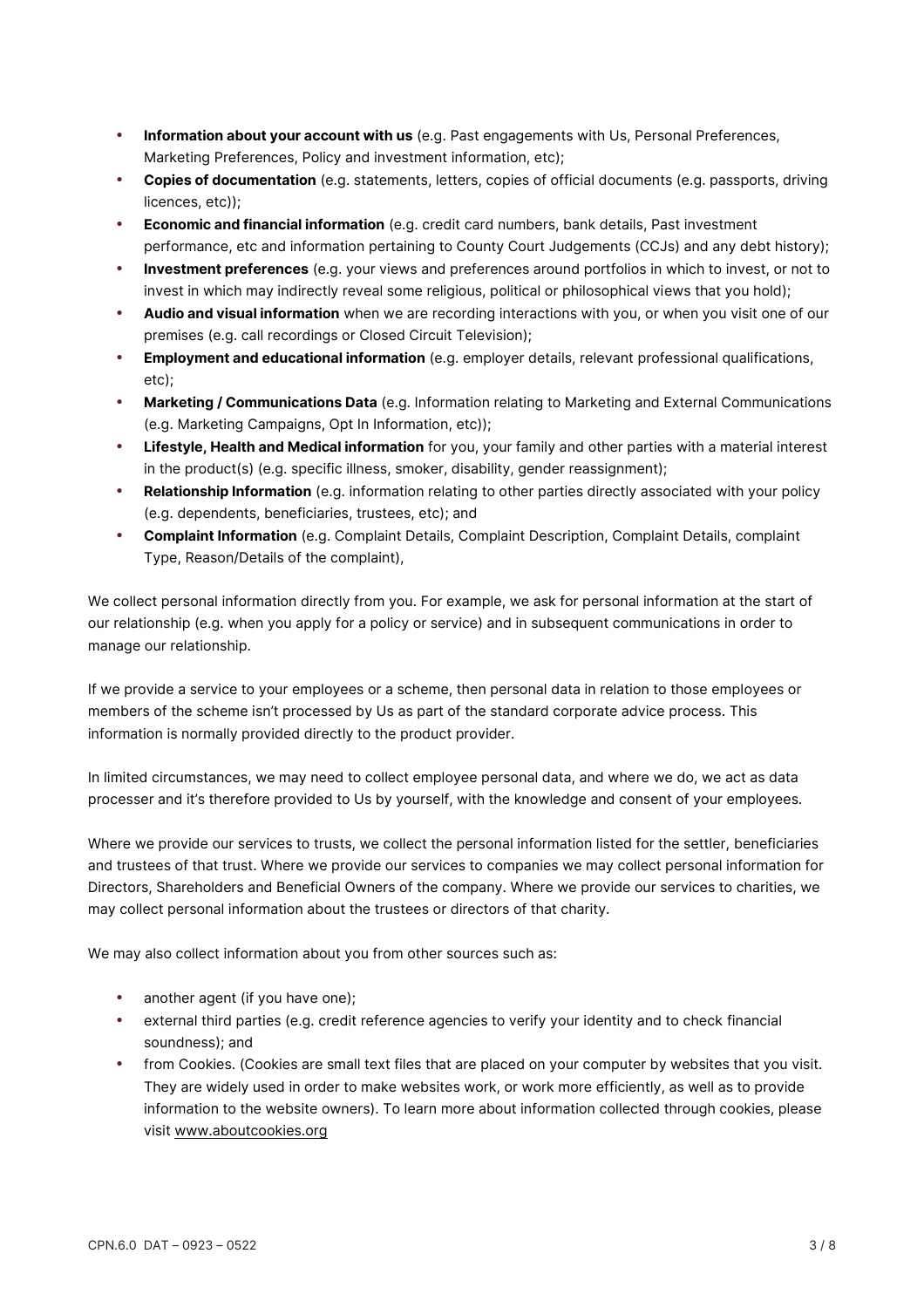## **Data Retention**

**We keep your personal information only as long as is necessary for the purpose for which it was collected, or for legal or regulatory reasons. Personal information will be securely disposed of when it is no longer required in accordance with our Personal Data Retention Standard. Advice data is retained for 50 years to meet our regulatory requirements.**

## **Special category data and criminal conviction data**

**We may also gather more sensitive personal data, called special category data, for example, as part of recruitment. This type of data can include racial or ethnic origin, genetic or health information or sexual orientation. The processing of some of this data is necessary for us to fulfil the obligations on us. In such cases, we will always explain this during the process and explain what information we require and why it is needed. Where we do require it, we will always seek your consent. Special category data will always be processed and stored securely. Where it is necessary, we may also collect information relating to an individual's criminal convictions. If this is the case we will explain what information we require, why it is needed and where required, will ask you for consent.**

# **Cookies**

**We also collect information about you from other sources. For example, our website automatically collects information from your computer using "cookies" which provides us with limited personal information. Cookies are small text files that are placed on your computer by websites that you visit. They're widely used in order to make websites work, or work more efficiently, as well as to provide information to the website owners. You can choose not to accept any non-essential cookies for your interactions, however, in a few cases, some of our website features may not function as a result. For further information visit [www.aboutcookies.org](http://www.aboutcookies.org/) or [www.allaboutcookies.org.](http://www.allaboutcookies.org/)** 

## **How we use your personal information**

**We process your information for the following purposes:**

- **To perform our contract with you and to support and maintain that relationship. This includes the following:**
- **assessing and processing an application for our services;**
- **providing our products and/or services to you, including the management of our relationship with you, your firm;**
- **carrying out transactions you have requested or on your behalf;**
- **monitoring or recording communications (such as telephone and video calls) with you to resolve any queries or issues and also for training and quality purposes and, in some cases to comply with regulatory requirements;**
- **assessing your application for products (using automated decision-making tools when necessary);**
- **ensuring that a firms operation meets our expectations, and those of our regulators (such as undertaking audits and investigations into network activity);**
- **record keeping in order to ensure our products and/or services operate within the law and relevant regulatory requirements;**
- **providing other services (e.g. enhanced due diligence, underwriting, reinsurance, data hosting, online services, and payments or reporting of any tax or levy).**
- **To comply with legal and regulatory requirements. These requirements include the following:**
- **confirming your identity for security and regulatory purposes;**
- **detecting and preventing fraud, money laundering, terrorist financing, bribery or other malpractice;**
- **to meet tax reporting obligations such as Common Reporting Standards (CRS) and the US Foreign Account Tax Compliance Act (FATCA); and**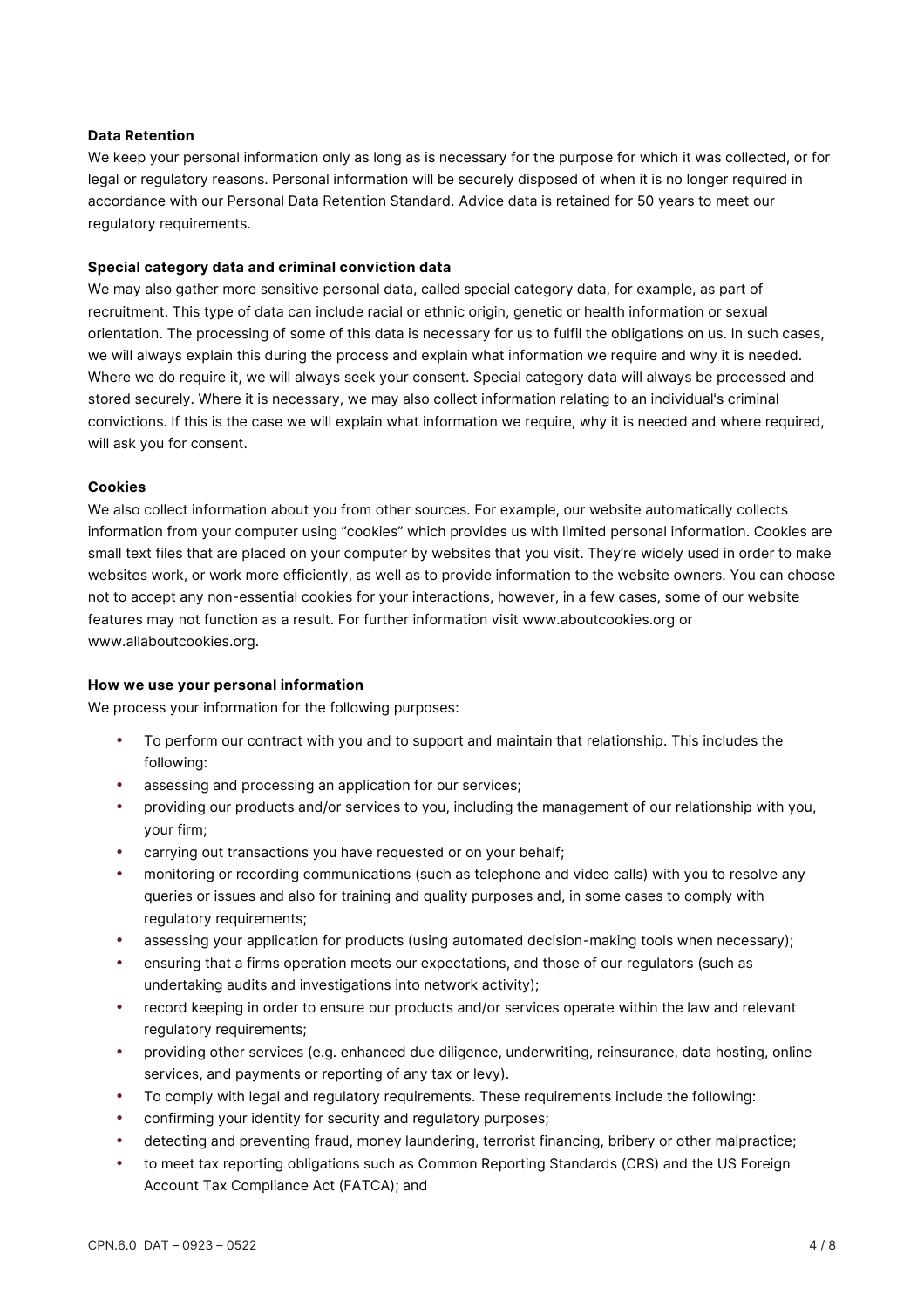- **to fulfil our data protection obligations.**
- **For specific business purposes to enable us to provide you with appropriate products and services and a secure experience. Our business purposes include the following:**
- **verifying your identity for security purposes;**
- **sending marketing communications to you which you have opted into receiving, or which are related to similar products or services, or which we think may interest you based on the relationship you have with Us or other companies in our group;**
- **enhancing, modifying and personalising our services for your benefit;**
- **to undertake Profiling activities;**
- **providing communications which we think will be of relevance or interest to you;**
- **audit and record keeping purposes;**
- **enhancing the security of our network and information systems;**
- **maintaining effective management systems including internal reporting to our parent company and other members of our corporate group;**
- **ensuring the integrity of our systems (for example, during final stages of testing where it is necessary to use real data to ensure that any system improvements do not interrupt business or corrupt the data);**
- **providing reports and other communications to you where we are required to do so; and**
- **customer satisfaction research, statistical analysis and wider market research to capture the views and opinions of our customers.**

**We may also process your personal data as part of an acquisition or sale. Should this happen, you'll be notified about any change to processing or data controller arising as a result of this activity. You have the right to object to us processing your personal information for some of the business purposes listed above but, if you do so, this may impact on our ability to provide some or all of our services to you.**

**We won't process your employee's data for the business purposes above. Our contractual relationship is with you and therefore any processing of data for business purposes will be undertaken with your data, not your employee's.**

# **Profiling**

**Profiling involves the use of basic identifiers about you such as your name and address and matching this with information from Experian Marketing Services to create demographics and infer customer 'types'. This helps us define groups based on factors like interests, age, location and more so we can better understand our customers to adapt and improve our products and services. If you would like to know more about the information we get from Experian Marketing Services, you can visit their Consumer Information Portal which explains who Experian Marketing Services are, what they do and why [\(https://www.experian.co.uk/privacy/consumer-information](https://www.experian.co.uk/privacy/consumer-information-portal)[portal\)](https://www.experian.co.uk/privacy/consumer-information-portal)** 

## **Lawful basis**

**We operate under a number of legal bases as required under the regulations. These include:**

- **Consent;**
- **Legitimate Interests;**
- **Performance of a Contract; and**
- **Compliance with a Legal Obligation.**

## **Who we share your information with and why**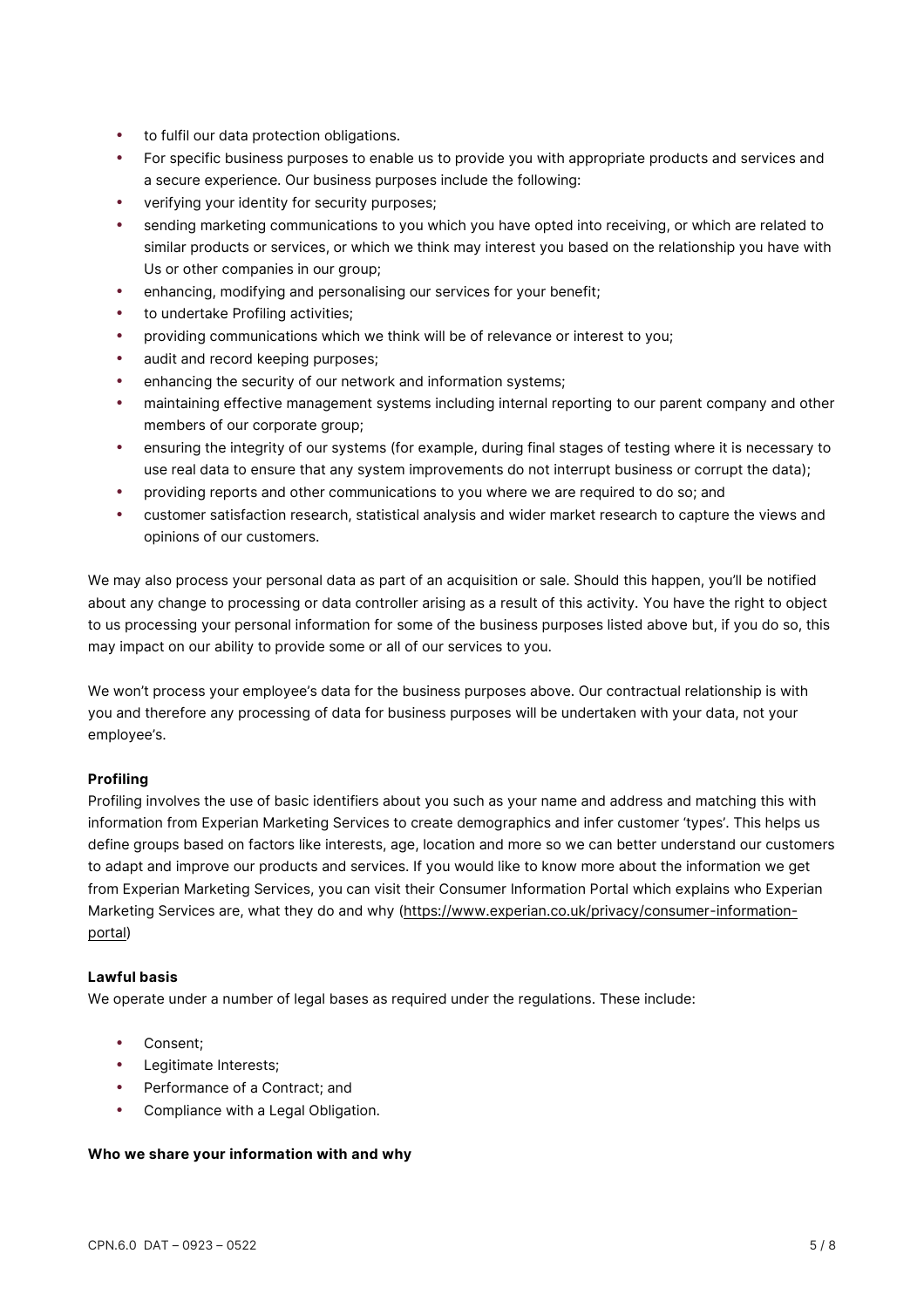**We share your information with trusted third parties and service providers who perform tasks for us and help us to provide our products and/or services to you, and with other agencies where required by law, court order or regulation. These may include:**

- **Companies within the Quilter Plc Group**
- **Companies within FA92 Group**
- **for administrative, analytical and statistical purposes;**
- **for testing the information systems operated by our companies**
- **for producing a consolidated view of our relationship with you in order to meet our regulatory obligations and to enhance the services we can offer you.**
- **for handling complaints and fulfilling data subjects' rights (such as the Right of Access)**
- **Companies appointed by Us (these third parties may be based in countries outside the UK or EU)**
- **with third parties or service providers who perform tasks for us to help us provide our services to you or to allow us to meet legal and regulatory requirements, including any necessary tax reporting, verifying your identity, source of wealth financial crime prevention or other requirements (this may involve carrying out checks with credit reference databases);**
- **with third parties or service providers who provide additional data about you in order to enhance our ability to design and develop new products and services that can be marketed and sold which meet the needs of our identified consumer groups and are targeted accordingly;**
- **with credit reference agencies to check the financial suitability of the products and services;**
- **with debt collection agencies for tracing and recovery of debts;**
- **with payment service providers to allow payments to be completed;**
- **with our accountants to produce tax statements and in support of statutory reporting;**
- **with our appointed legal or regulatory advisers or auditors;**
- **with information technology and information security providers;**
- **with a prospective buyer (or its advisors), for due diligence purposes, if we are considering a sale of any of our business or assets;**
- **with third parties or service providers to conduct market research on our behalf, to help us improve and develop the products and services we provide to you and our other customers;**
- **with third parties or service providers to conduct quality checks on the interactions between us, Quilter and you; and**
- **with any successor to all or part of our business. For example, in the event of a merger, acquisition, divestiture, change of control or liquidation of Cornell Financial Ltd or part of its business (or in anticipation of such an event), we may share your personal data as part of that transaction where required in order to fulfil our obligations in this Notice.**
- **Organisations and parties appointed by you or authorised by you**
- **with third parties where you have given your consent to receive marketing information;**
- **with your accountants to produce tax statements and in support of statutory reporting**
- **with an appointed discretionary asset manager or custodian to meet their legal or regulatory requirements; and**
- **with third parties or service providers who ask for that information in order to allow us to make investments on your behalf or to continue to provide our services to you.**
- **Statutory authorities**
- **with organisations, including the police authorities and fraud prevention agencies, to prevent and detect fraud;**
- **with regulatory or governmental agencies such as the Financial Conduct Authority and HM Revenue and Customs;**
- **with professional bodies; and**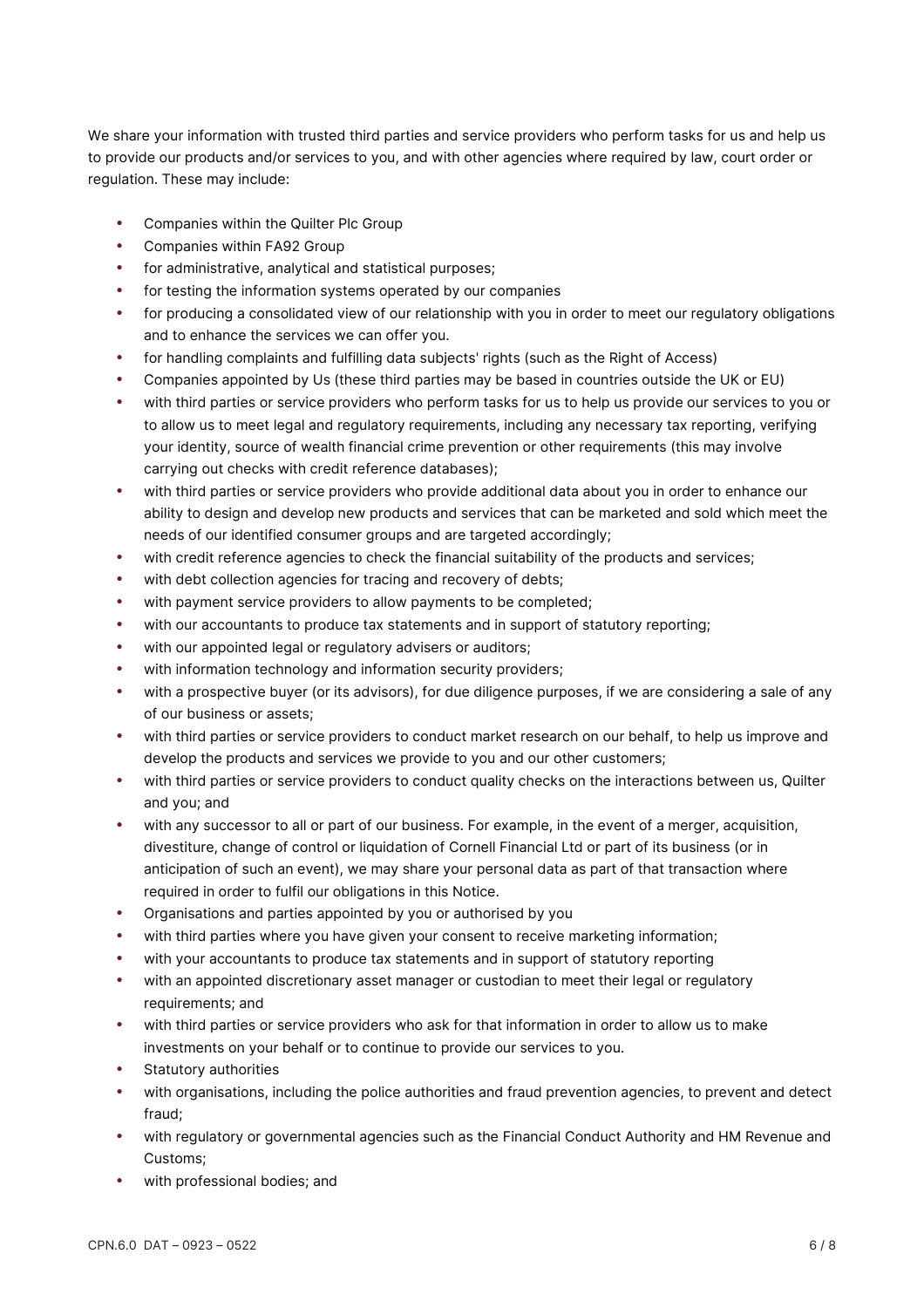**with other agencies where required by law, court order or regulation.**

**If you would like further information regarding the specific named recipients that we share data with, please contact us using the information in the 'How to contact us' section.**

## **How we keep your information secure**

**We're committed to ensuring the confidentiality of the personal information that we hold, and we continue to review our security controls and related policies and procedures to ensure that your personal information remains secure.**

**When we contract with third parties, we impose appropriate security, privacy and confidentiality obligations on them to ensure that personal information is kept secure and prevented from unauthorised or accidental access, processing, copying, modification, erasure, loss or use.**

**If we work with third parties in countries outside the United Kingdom, we ensure these are countries that the UK Government and the European Commission has confirmed have an adequate level of protection for personal information, or the organisation receiving the personal data has provided adequate safeguards and agrees to treat your information with the same level of protection as we would.**

**We also utilise UK International Data Transfer Agreements and EU Standard Contractual Clauses for transfers outside of the United Kingdom or European Economic Area.**

**In limited circumstances, data may be accessed outside of the UK i.e. by employees when they travel. In these circumstances, we ensure there are appropriate information security measures in place to safeguard your information.**

## **How to manage your marketing consents**

**You may give and withdraw consent to the receipt of marketing information at any time. If you wish to change your preferences regarding the receipt of marketing or other communications from us, the simplest way is to use the 'unsubscribe' link at the bottom of any marketing communication.**

**Alternatively, you can contact us using any of the mechanisms included in the 'How to contact us" section of this notice.**

### **How to contact us**

**If you have questions about this notice, or need further information about our privacy practices, or wish to raise a complaint about how we have handled your personal data, you can contact our Data Protection team who will investigate the matter.**

**Quilter Financial Planning, The Office of Data Protection, Quilter Financial Planning, 85 Queen Victoria Street London, EC4V 4AB. Email: qfpdataguardian@quilter.com**

### **How to complain**

**If you are not satisfied with our response you can complain to our regulator:**

**The Information Commissioner's Office (ICO), Wycliffe House, Water Lane, Wilmslow, Cheshire, SK9 5AF Tel: 0303 123 1113 http://www.ico.org.uk/concerns**